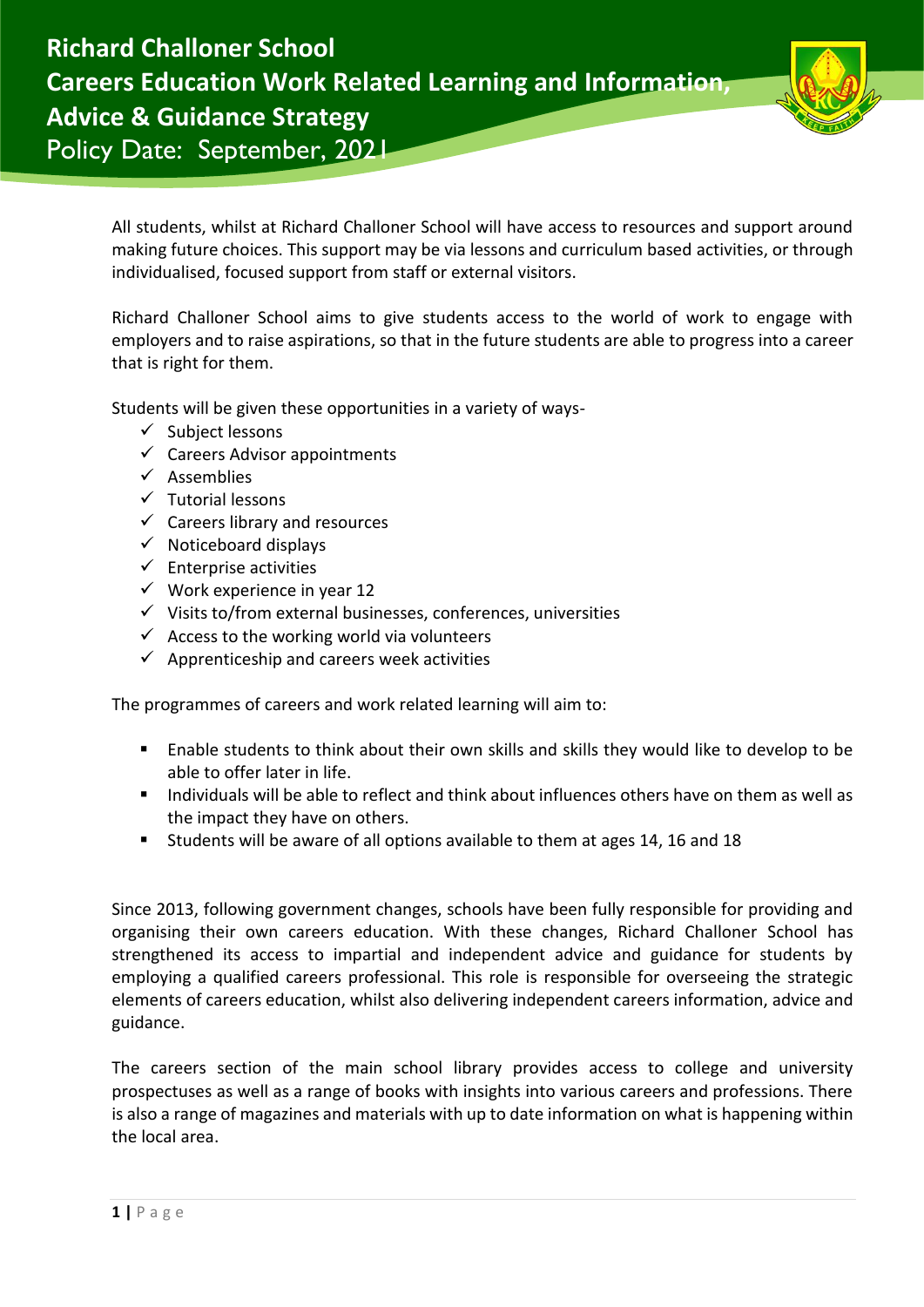



The careers office also has a wealth of information, with books, resources and displays on everything careers.

All students have access to Careers Education. Students who have an Education, Health and Care Plan will be seen as a priority at key transition times in year 9 and 11. This is in coordination with the local authority support provided. SEN students are offered additional support from the SENCO and Career's Advisor in making decisions regarding future career progress and/or educational placements. Parents are invited to meetings in order to be part of the decision making process.

# **Careers Sections of Tutorial Programmes**

## **Year 7**

As an introduction to careers education students in year 7 will begin to explore what a job and career is and start to link in key elements and skills needed for those jobs.

### **Year 8**

During the tutorial programme students will have an opportunity to think about themselves during 'me and my future' lessons in the summer term.

### **Year 9**

Through the tutorial programmes students will use a computer based programme called 'Launchpad', alongside other online resources, to begin exploring careers they are interested in based on the skills they think they have. They will have an opportunity to think about jobs, and the qualifications they need for these. Helping them to think about which subjects to choose for GCSE options.

In small groups students will meet with the Careers Advisor to discuss the options process and to begin exploring future pathways.

Assemblies and Options evening will allow students an opportunity to reflect on choices they will make and relationships with careers.

#### **Year 10**

In the tutorial programme students will reflect on their skills and further explore their next steps post 16. They will think about their aspirations and use 'Kudos', which is computer based programme, to explore their likes and dislikes related to jobs.

Either in pairs or individually students will meet with the careers advisor to begin planning ahead what they would like to do post 16 and reflect on their current position. Discussions around applications and the year ahead will help inform these decisions.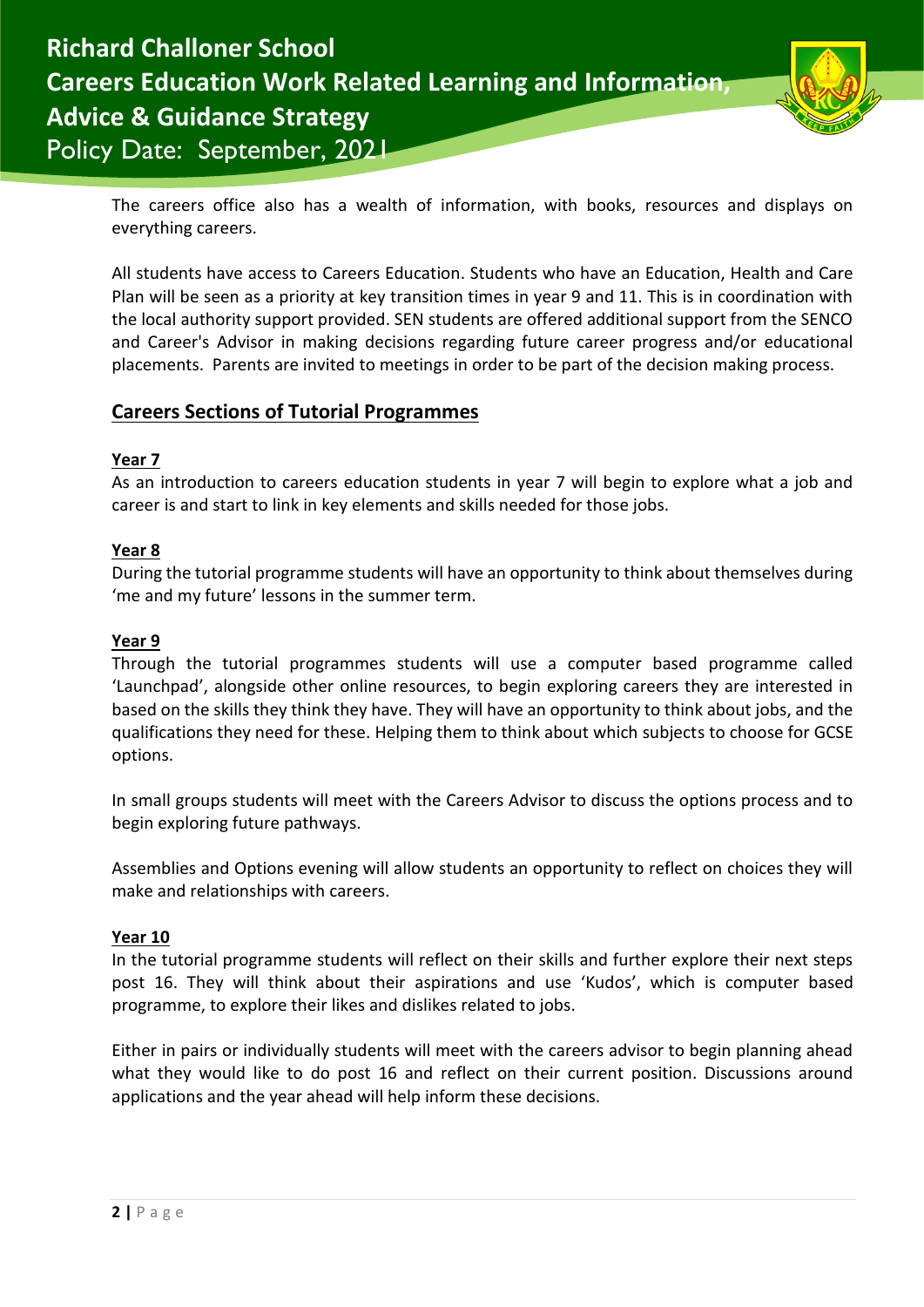

### **Year 11**

Students will be given the opportunity to review their options after year 11 and supported in these sessions to begin applying, attending interviews and planning ahead.

Students in year 11 will meet with the careers advisor individually to look at plans for the future within the first term back. There are also opportunities for students to 'drop in' during lunch and after school to get support with applications and interview preparation. Students will then be further identified to meet again after mock exams and in the run up to study leave to ensure students have made suitable applications for post 16 education.

Students will be aware of raising of the participation age (RPA) which states that students must remain in some form of education or training until they are 18 and how this doesn't mean school but will explore all options post 16 including  $6<sup>th</sup>$  forms, college, apprenticeships, and training courses.

Support is then available on results days and during the enrolment and start of term process with destination data being collected to ensure all students have accessed suitable pathways.

### **Year 12/13**

Students in the 6<sup>th</sup> form will have access to conferences and open days for post 18 opportunities and university selection. In tutorial sessions students will have opportunities to work on personal statements whether applying to university, apprenticeships or employments and will have support in completing their UCAS applications.

Students will also have opportunities to meet with the careers advisor to discuss their post 18 options and particularly for those not going to university to explore alternative pathways.

Support is available on results day, both for those going to university, unable to continue at  $6<sup>th</sup>$  form or for those moving on to alternative pathways.

#### **Parents' Evenings for Years 7 - 13**

The careers advisor can be in attendance for general questions and for parents/students to book an appointment if required.

#### **Students with Special Educational Needs and Disabilities (SEND)**

Students with SEND will be seen as a priority group in each year and will be given in depth support if required by the local authority. At key transition points and at annual review the careers advisor and SENCo will work together to ensure students can access appropriate provision.

#### **Non Full Level 2 Students**

Students who are identified as not on track to achieve 5 grade 4-9 at GCSE have been supported by various projects and funding through school and the local authority. They will also have as part of their programme 3 additional careers focussed sessions.